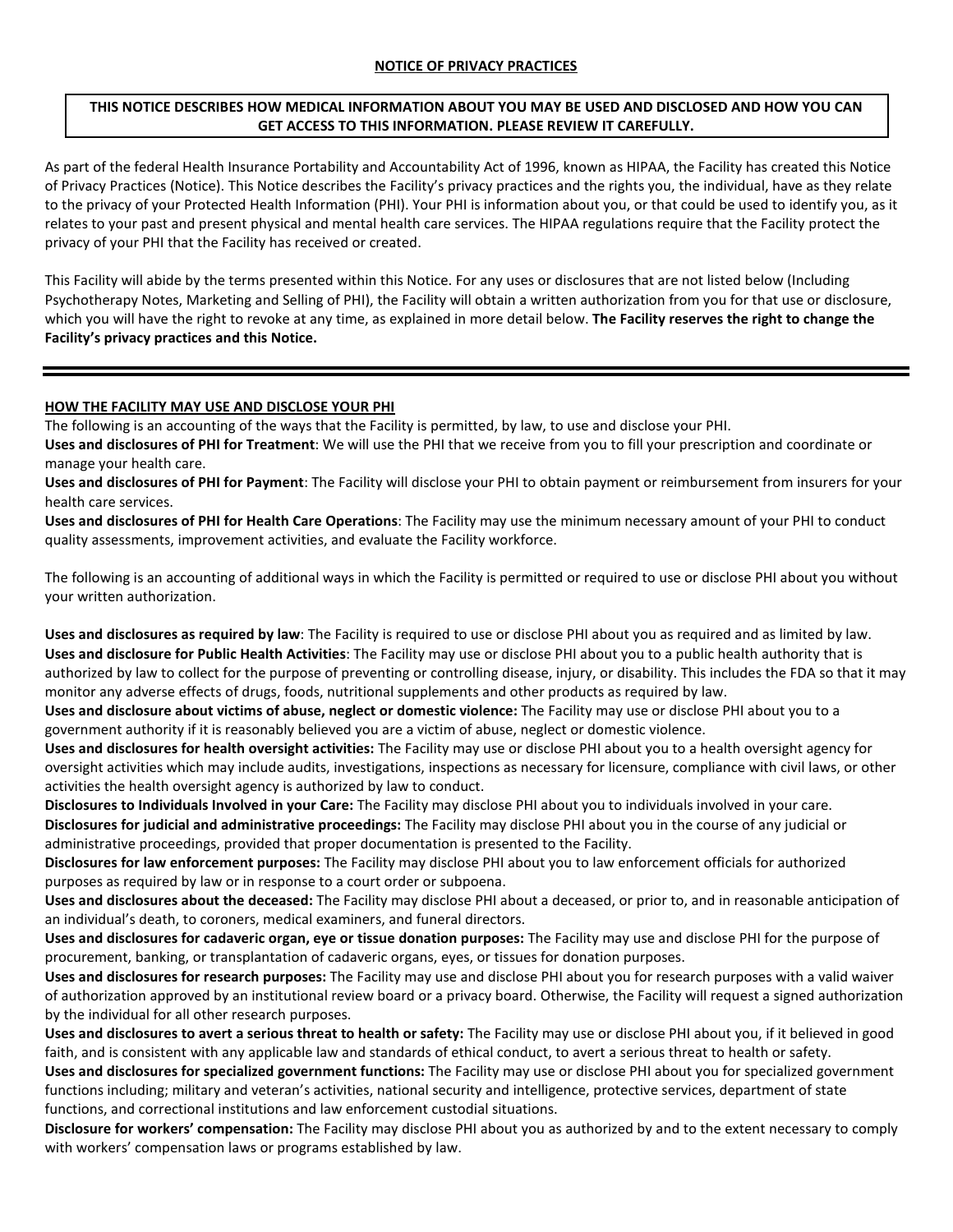**Disclosures for disaster relief purposes:** The Facility may disclose PHI about you as authorized by law to a public or private entity to assist in disaster relief efforts and for family and personal representative notification.

**Disclosures to business associates:** The Facility may disclose PHI about you to the Facility's business associates for services that they may provide to or for the Facility to assist the Facility to provide quality health care. To ensure the privacy of your PHI, we require all business associates to apply appropriate safeguards to any PHI they receive or create.

## **OTHER USES AND DISCLOSURES**

The Facility may contact you for the following purposes:

**Information about treatment alternatives:** The Facility may contact you to notify you of alternative treatments and/or products. **Health related benefits or services:** The Facility may use your PHI to notify you of benefits and services the Facility provides. **Fundraising**: If the Facility participates in a fundraising activity, the Facility may use demographic PHI to send you a fundraising packet, or the Facility may disclose demographic PHI about you to its business associate or an institutionally related foundation to send you a fundraising packet. No further disclosure will be allowed by the business associates or an institutionally related foundation without your written authorization. You will be provided with an opportunity to opt-out of all future fundraising activities.

### **FOR ALL OTHER USES AND DISCLOSURES**

The Facility will obtain a written authorization from you for all other uses and disclosures of PHI, and the Facility will only use or disclose pursuant to such an authorization. In addition, you may revoke such an authorization in writing at any time. To revoke a previously authorized use or disclosure, please contact Hanna Badr to obtain a *Request for Restriction of Uses and Disclosures*.

## **YOUR HEALTH INFORMATION RIGHTS**

The following are a list of your rights in respect to your PHI. Please contact Hanna Badr for more information about the below.

**Request restrictions on certain uses and disclosures of your PHI:** You have the right to request additional restrictions of the Facility's uses and disclosures of your PHI. The Facility is not required to accommodate a request, except that the Facility is required to agree to a request to restrict disclosures to health insurance plans related to products and services you pay out-of-pocket for.

**The right to have your PHI communicated to you by alternate means or locations:** You have the right to request that the Facility communicate confidentially with you using an address or phone number other than your residence. However, state and federal laws require the Facility to have an accurate address and home phone number in case of emergencies. The Facility will consider all reasonable requests.

**The right to inspect and/or obtain a copy your PHI:** You have the right to request access and/or obtain a copy (Paper or Electronic) of your PHI that is contained in the Facility for the duration the Facility maintains PHI about you. There may be a reasonable cost-based charge for photocopying documents. You will be notified in advance of incurring such charges, if any.

**The right to amend your PHI:** You have the right to request an amendment of the PHI the Facility maintains about you, if you feel that the PHI the Facility has maintained about you is incorrect or otherwise incomplete. Under certain circumstances we may deny your request for amendment. If we do deny the request, you will have the right to have the denial reviewed by someone we designate who was not involved in the initial review. You may also ask the Secretary, United States Department of Health and Human Services ("HHS"), or their appropriate designee, to review such a denial.

**The right to receive an accounting of disclosures of your PHI:** You have the right to receive an accounting of certain disclosures of your PHI made by the Facility.

**The right to receive additional copies of the Facility's Notice of Privacy Practices:** You have the right to receive additional paper copies of this Notice, upon request, even if you initially agreed to receive the Notice electronically

**Notification of Breaches:** You will be notified of any breaches that have compromised the privacy of your PHI.

### **REVISIONS TO THE NOTICE OF PRIVACY PRACTICES**

The Facility reserves the right to change and/or revise this Notice and make the new revised version applicable to all PHI received prior to its effective date. The Facility will also post the revised version of the Notice in the Facility.